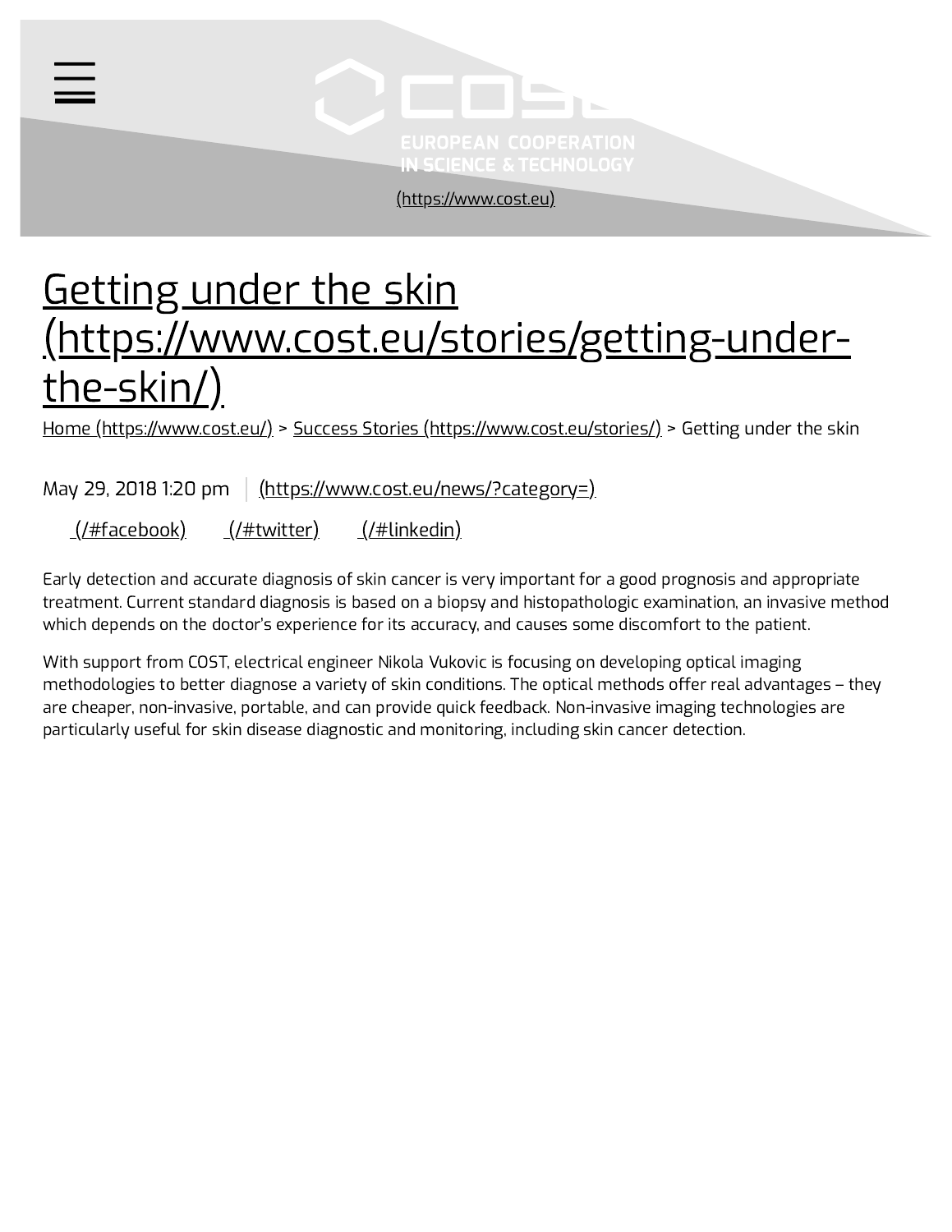

### *Nikola Vukovic*

Since he started working towards his PhD in applied physics in 2014, Nikola has collaborated on the COST Action 'European Network for Skin Cancer Detection using Laser Imaging'. As well as enhancing interaction and research activities in the field of optical biosensing, the network aimed to develop new laser optical methods in the midinfra-red and terahertz part of the spectrum, to complement existing non-invasive skin-screening, such as dermoscopy, confocal microscopy and hyperspectral imaging.

Nikola was also active as a trainee in several training sessions and workshops for young researchers organised by the network. *"Based on these results and the international research collaborations which followed, I am not only at the School of Electrical Engineering in the University of Belgrade," he explains, enabling him to continue his* research in his native country. completing my PhD thesis successfully, but I have also recently gained an academic position as a teaching assistant

### Teaming up

During the COST Action, strong collaborations developed, especially between Nikola's group at the University of Belgrade, Serbia, and the Action partner group headed by Dr Dmitri Boiko at the Swiss Center for Electronics and Microtechnology (CSEM), in Switzerland.

Nikola explains: "Twice in 2015 and once in 2017, I spent a month at CSEM where Dr Boiko was my host. My research *work required 10 to 15 meetings in person during the month, so the visits were highly valuable."*

The dividends are evident in the several research papers Nikola has published jointly with Dr Boiko in leading peerreviewed international journals. In addition, Nikola was involved in a successful international joint grant application by three of the COST Action's partners, for the Fast IQ project which was awarded funding from the Swiss National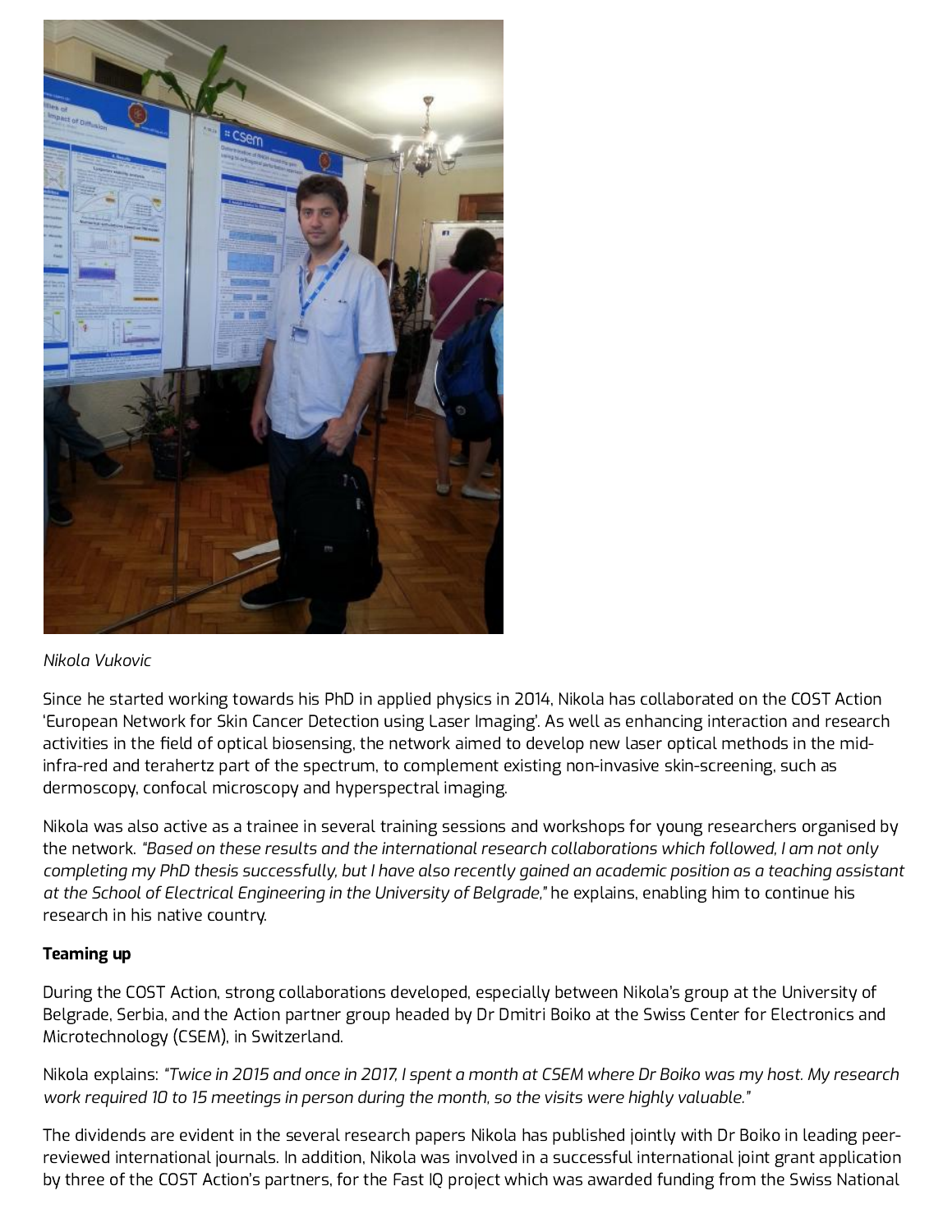Science Foundation.

### Overcoming obstacles

Nikola has collaborated with Professor Dragan Indjin, Chair of the Action, and has met many new colleagues during the workshops and training sessions in a network which continues to inspire his work.

*at the beginning,"* concludes Nikola. "My main motivation is to have a sense that I am making some progress, however small, on a daily basis towards my current goal, that I have learned a new interesting thing or that I have overcome an obstacle which seemed huge

#### View the Action [\(https://www.cost.eu/COST\\_Actions/bmbs/BM1205\)](https://www.cost.eu/COST_Actions/bmbs/BM1205)

View the Network website [\(https://skin-laser-imaging.org/\)](https://skin-laser-imaging.org/)

[\(/#facebook\)](https://www.cost.eu/#facebook) [\(/#twitter\)](https://www.cost.eu/#twitter) [\(/#linkedin\)](https://www.cost.eu/#linkedin)

## Stay connected